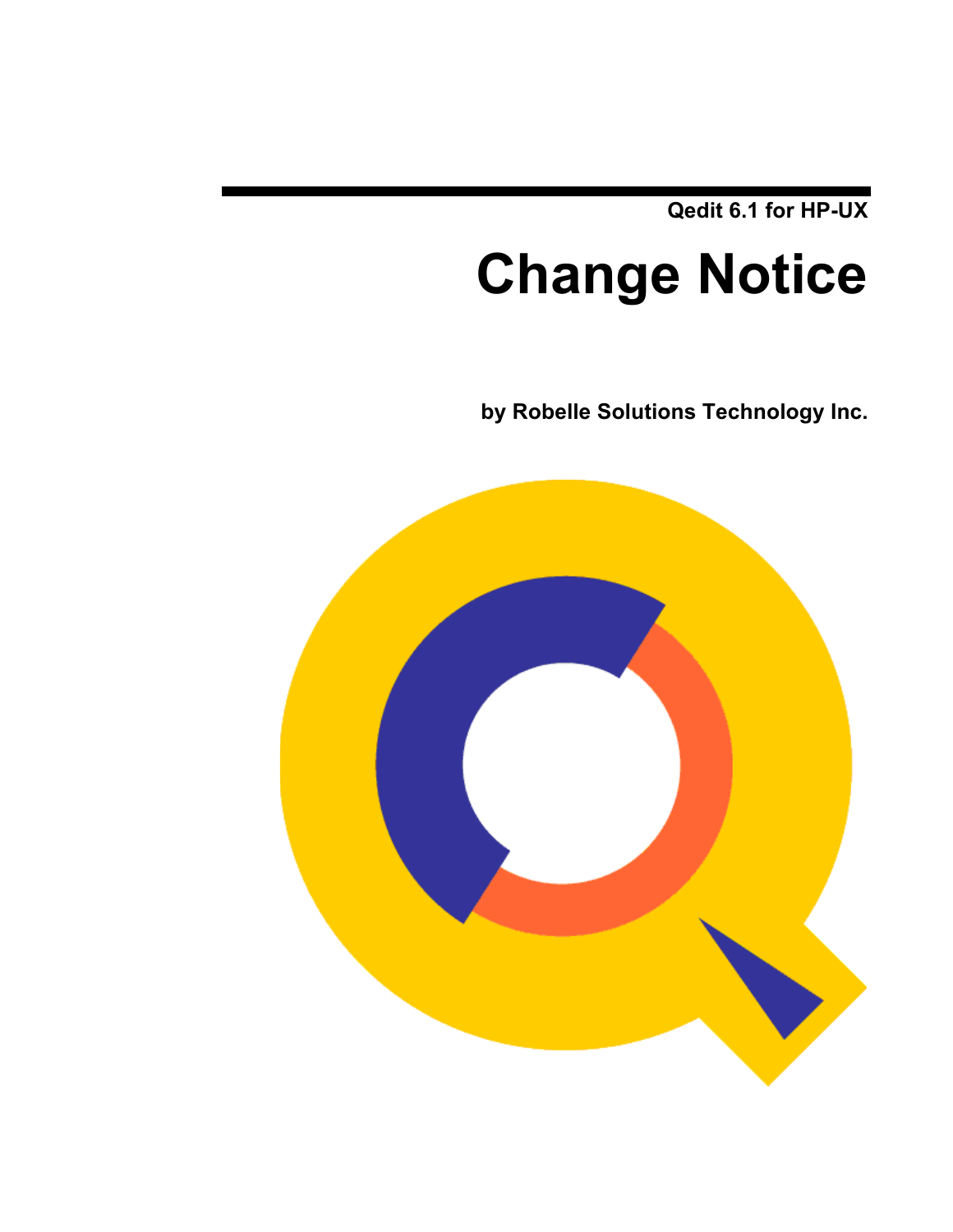Program and manual copyright © 1977-2016 Robelle Solutions Technology Inc.

Permission is granted to reprint this document (but not for profit), provided that copyright notice is given.

Updated Wednesday, January 06, 2016

Qedit and Suprtool are trademarks of Robelle Solutions Technology Inc. Windows is a trademark of Microsoft Corporation. Other product and company names mentioned herein may be the trademarks of their respective owners.



Robelle Solutions Technology Inc. 7360 – 137 Street, Suite 372 Surrey, B.C. Canada V3W 1A3 Phone: 604.501.2001 Fax: 604.501.2003 E-mail: sales@robelle.com E-mail: support@robelle.com Web: www.robelle.com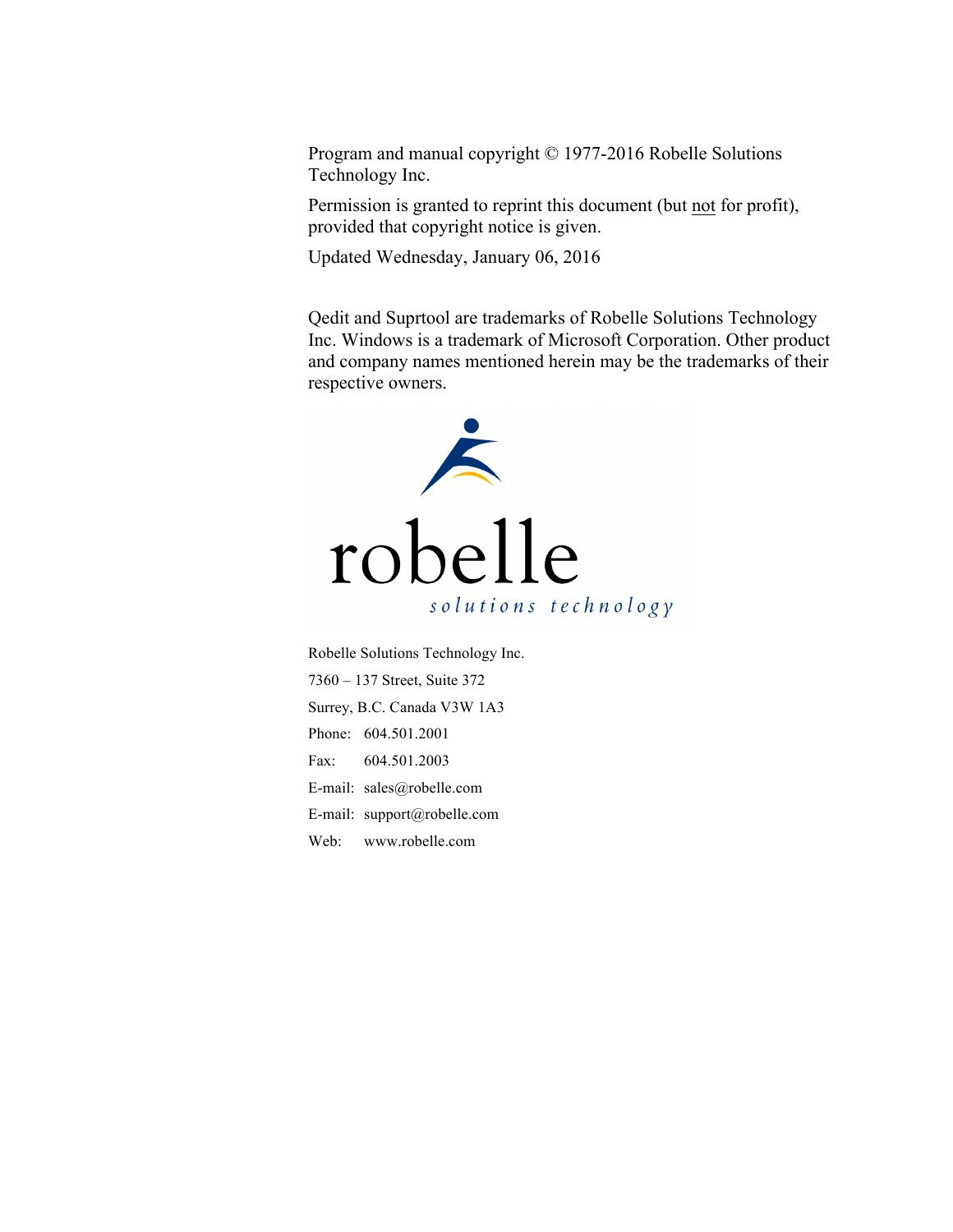## **Contents**

### **Introducing Qedit/UX 6.1**

#### **Installation**

 $\overline{\mathbf{5}}$ 

 $\mathbf 1$ 

| <b>Enhancements Since Version 5.6</b> | 9  |
|---------------------------------------|----|
|                                       |    |
| <b>Qedit for Windows</b>              | 11 |
|                                       |    |
|                                       |    |
|                                       |    |
|                                       |    |
| <b>Bugs Fixed</b>                     | 15 |
|                                       |    |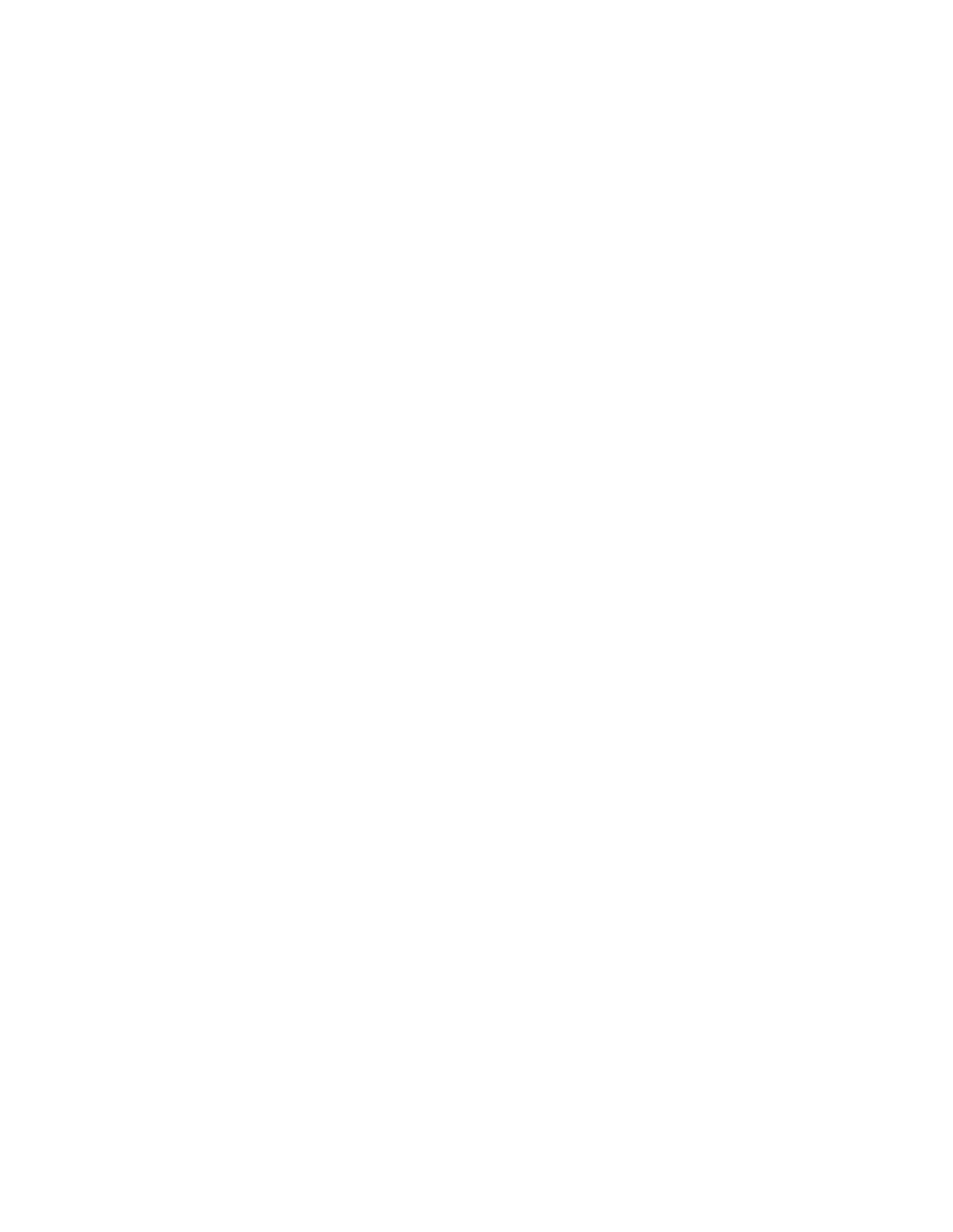## **Introducing Qedit/UX 6.1**

### **Introduction**

Qedit is our fast and efficient full-screen editor and development home base for HP-UX systems, both workstations and minicomputers. One of our objectives for Qedit is to give PowerHouse and COBOL developers all the necessary capabilities to perform their work from a single program.

We are constantly enhancing Qedit with new features and fixes requested by users. Not only does this change notice include a description of Qedit's enhancements, it includes detailed installation steps and a list of other changes for host-based Qedit. This change notice also includes a description of the server portion of Qedit for Windows.

Host-based Qedit is also available for MPE, with virtually identical features. If you would like more information, please contact Robelle Solutions Technology Inc.

### **Qedit for Windows**

Our newest editor, Qedit for Windows, now gives you the familiar Windows interface for editing both MPE/iX and HP-UX files, all from a single program. Qedit for Windows is the next generation of our popular editor, which consists of a Windows editing client and either an MPE/iX or HP-UX editing server that work together to edit host files. Since its release, we have focused our development efforts on Qedit for Windows, adding more functionality and continuing to expand its capabilities. If you would like to upgrade to Qedit for Windows, please contact Robelle Solutions Technology Inc.

### **Highlights In Version 6.1**

The Verify command incorrectly parsed certain entries near the end of the verb table such as ZZ, String etc.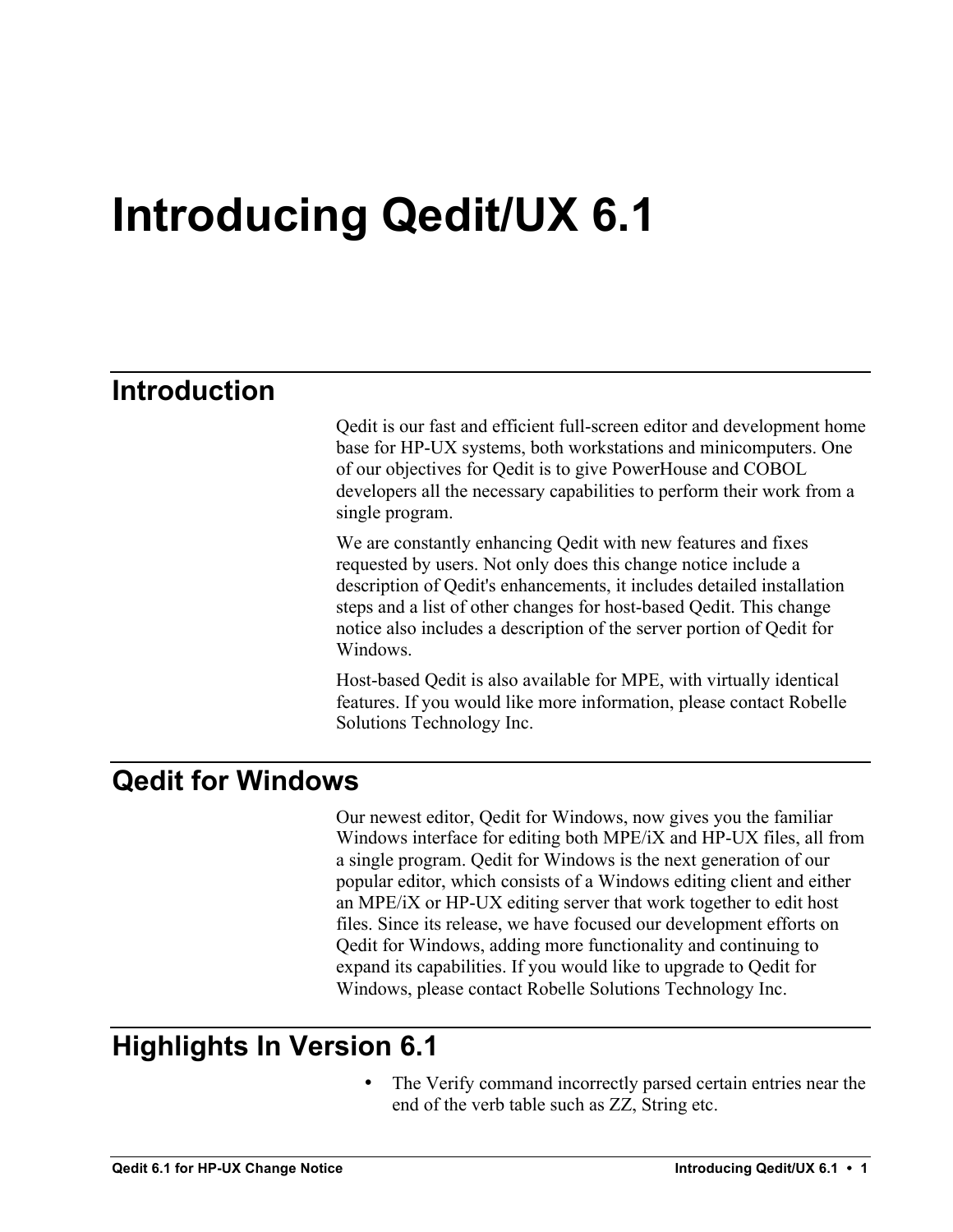• The Calendar intrinsic is being phased out of Qedit and all Robelle products, which will help all products run past 2028.

## **Highlights In Version 6.0**

- Qedit now recognizes files with the extension of .COB and .cob as Cobol files on HP-UX.
- Qedit on HP-UX now has the command set compatvarsub on which does not replace \$-variables that are not defined with spaces. It simply passes the \$token, thru to the Qedit command interpreter if the variable is not defined.

## **Highlights In Version 5.9**

- Qedit now recognizes files with the extension of .COB and .cob as Cobol files on HP-UX.
- Qedit now support long user names on HP-UX 11.31, implemented by lugadmin.
- Qedit now supports the HP-UX Long Password feature on HP-UX 11.31. Error messages have been improved for login issues.
- Qedit would return a status code of 123 upon exit even if an error had not occurred.

### **Highlights In Version 5.8.01**

• Qedit for HP-UX would return 123 as a return code even if no error had occurred.

### **Highlights In Version 5.8**

- Visual Mode updates would fail with Bad format error if the length of the file was less than 52.
- Qedit did not recognize .cpy files as being Cobol.
- Regular Expressions. Qedit would improperly report the error "String longer than maximum allowed" if the expression specified is longer than the window of the rangelist.
- Qedit for HP-UX did not support Shadow Passwords properly for all versions of HP-UX.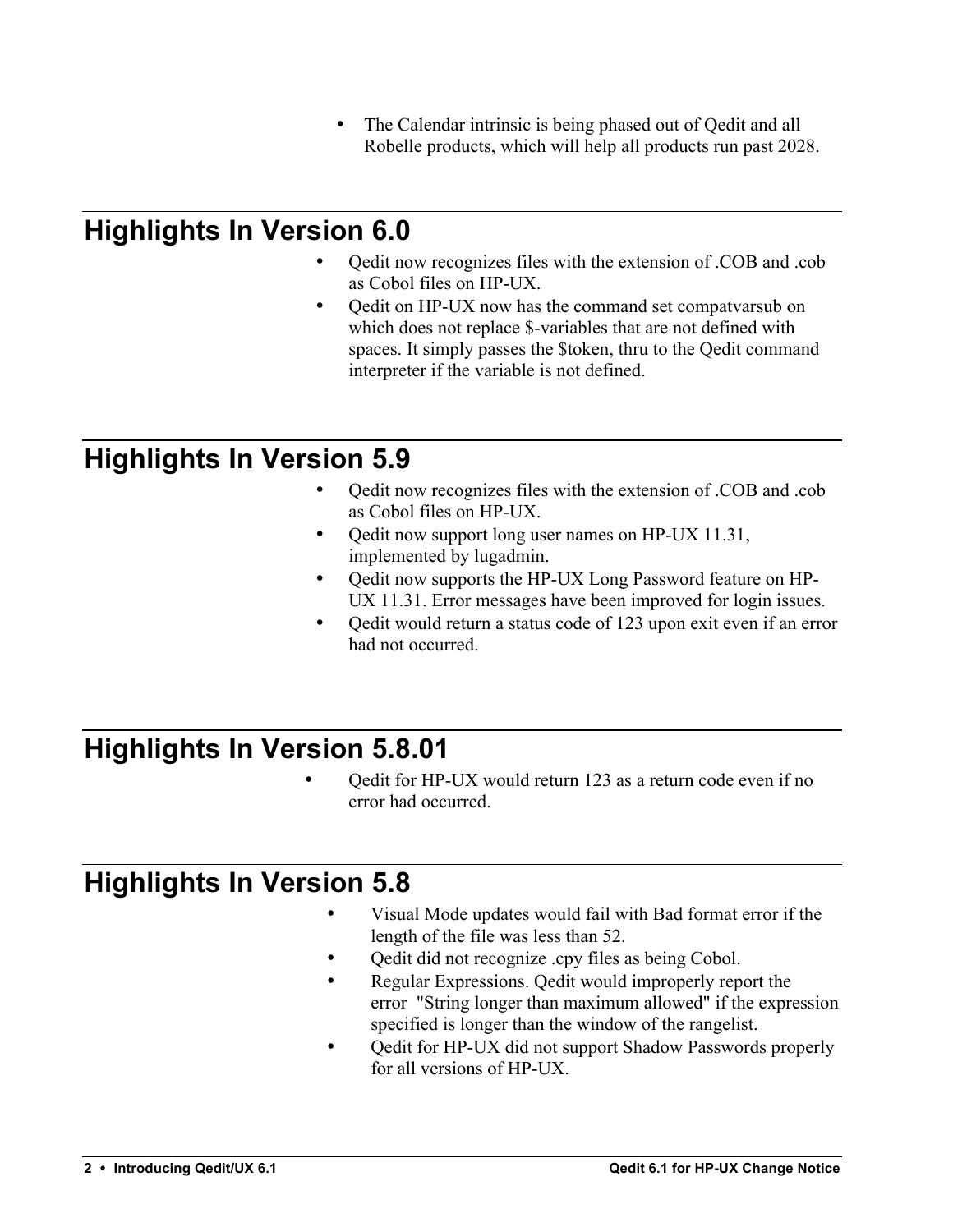## **Highlights In Version 5.7**

- A rangelist can now have an AND keyword with up to 10 search strings. All strings must be found on a single line for the line to be selected. Each string can have its own search window.
- Escape sequences to set/reset terminal tab stops appear in output file when Qedit's output is redirected as in \$ qedit > qedit.out Qedit now resets the tab stops when running in interactive mode only. Redirection is assumed to be batch mode.

The following enhancements have been implemented in the Qedit for Windows server.

> • The server correctly returns error 90 when the modified record length is greater than the maximum allowed in the current workfile.

### **Compatibility**

Qedit/UX is compatible with most versions of HP-UX 10.20 and later.

IMPORTANT: As of HP-UX 11.0, HP has dropped support for blockmode terminals. For this reason, full-screen editing is available in Screen mode or by enabling the **Blockemulation** option on HP-UX 11.0 and later.

Qedit commands are added to the Redo stack before variable substitution occurs (**Set Varsub On**) i.e. with the variable name. So, if the variable value changes between the time the command is entered and the time it is retrieved from the stack, the results may be different. It's also important to note that commands related to Redo stack operations such as **Listredo**, **Do**, **Before** can not have trailing comments enclosed in curly braces anymore. The comments are not removed and likely cause a syntax error.

In the examples in this document, we have used HP-UX 10.20 conventions and assumed Qedit is installed in the /opt/robelle directory.

### **CPU Serial Number (uname)**

Qedit/UX runs only on CPUs whose serial numbers (the "uname" on HP-UX) have been encoded. If it fails to run and you see an "invalid HPSUSAN" error message, call Robelle for assistance.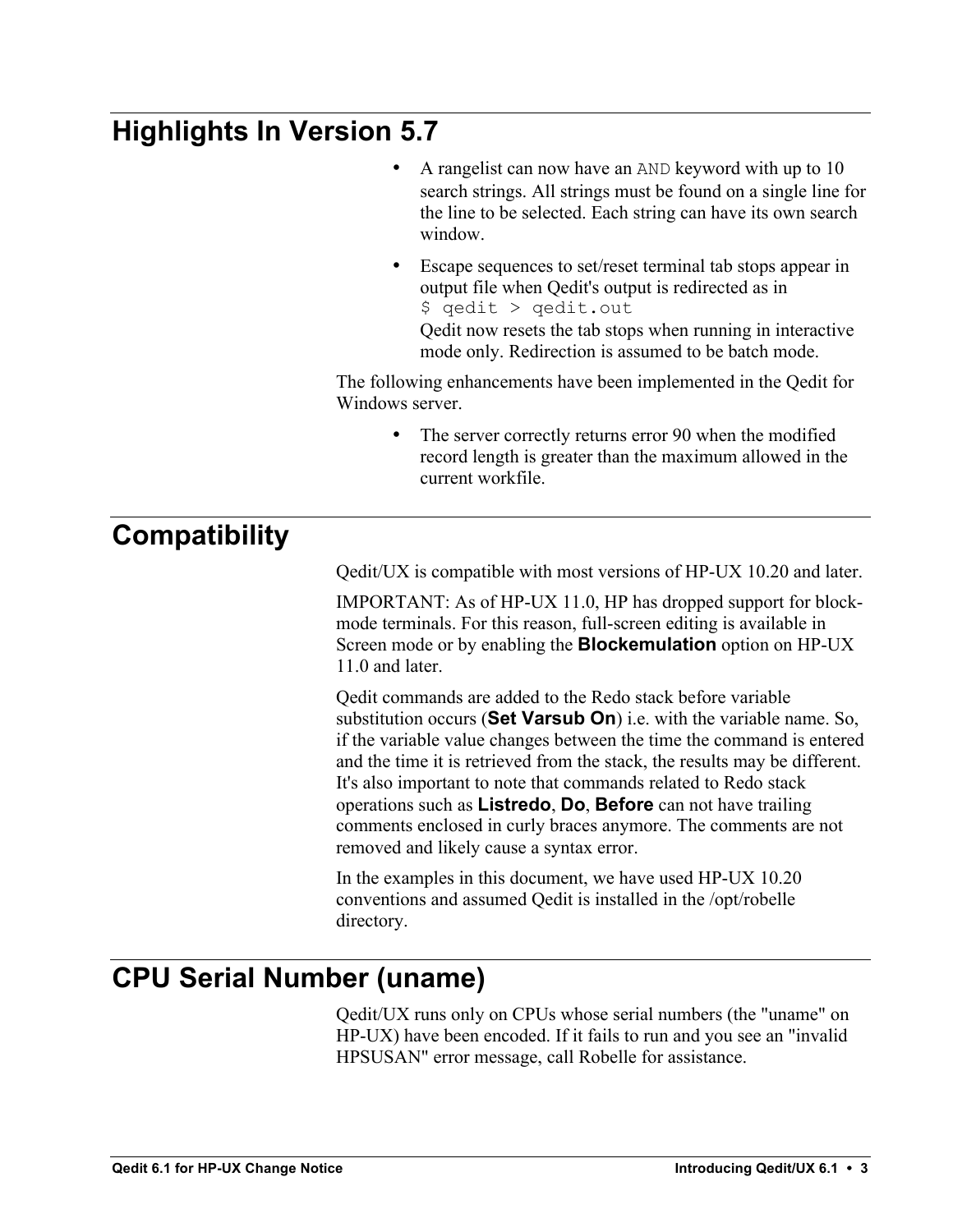### **Known Problems**

There are no known problems at the moment.

### **Documentation**

Qedit comes with a User Manual and a Change Notice. You may have received printed copies of these.

They are also available as PDF or HTML files. You can download the files from the Robelle web site.

#### **User Manual**

The user manual contains the full description of all the Qedit commands, as well as usage tips. The manual is up-to-date with all the latest changes incorporated in Qedit. To see only the changes in the latest version, see the "What's New" section of the manual, or see the change notice.

### **Change Notice**

For a complete description of the latest changes made to Qedit, the installation instructions, and any compatibility issues, see the change notice that was included with the release.

#### **Printed Documentation**

The latest user manual and change notice are available in Adobe PDF format. If you do not already have the Adobe Acrobat Reader, you can get a copy from http://www.adobe.com/prodindex/acrobat/readstep.html.

### **Web Download**

You can download the files from the Robelle web site at http://www.robelle.com/library/manuals/.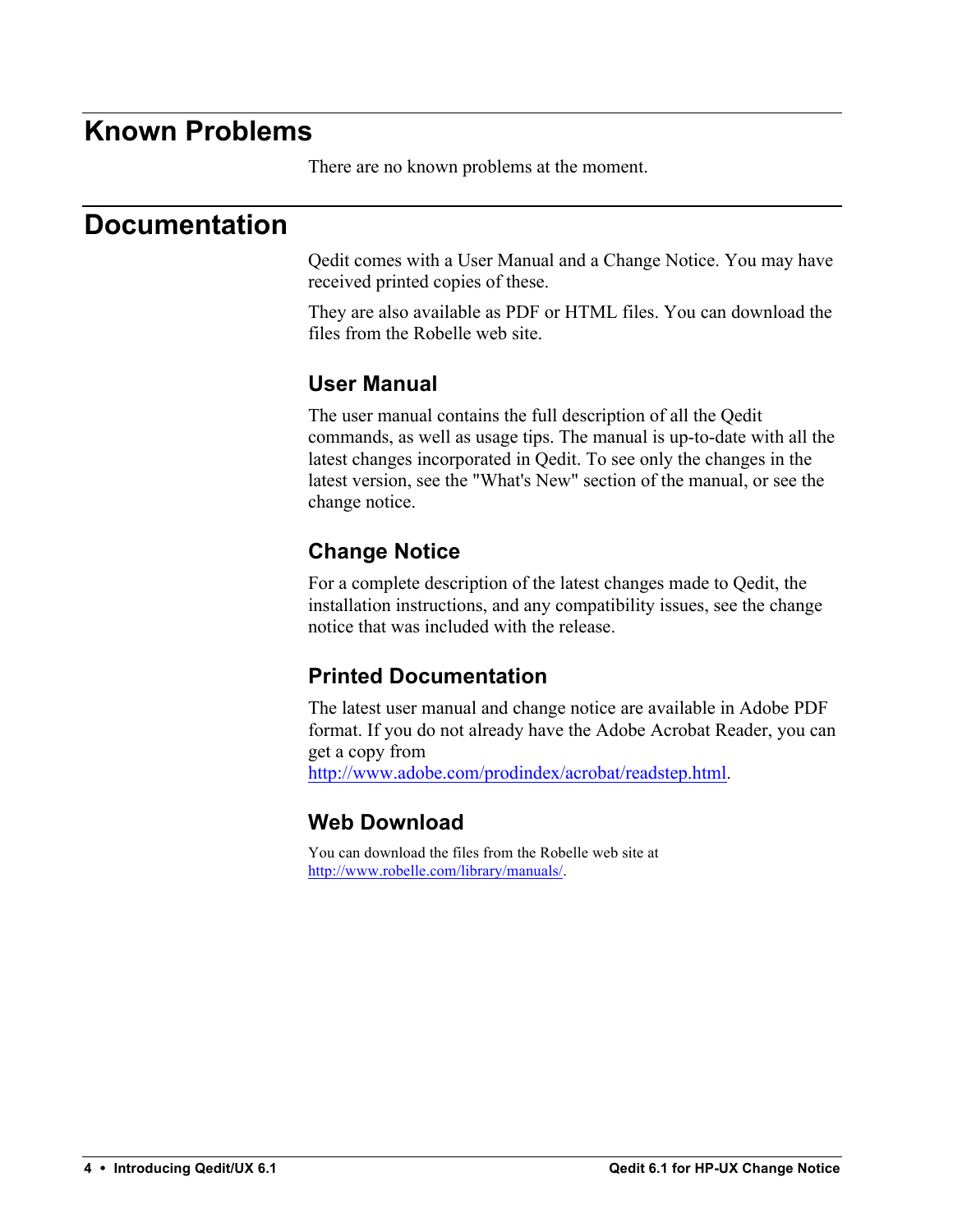## **Installation**

### **Introduction**

If you are a *new Qedit/UX user*, please follow the installation instructions in the *Qedit User Manual*. To install this upgrade of Qedit, follow these steps:

- 1. You must log on as root.
- 2. Create the correct directory structure.
- 3. Restore Qedit/UX and its associated files from the distribution tape.
- 4. Set up variables to let Qedit know where some of its supporting files are located.
- 5. Set up a link between /var/tmp and /usr/tmp if you are installing on HP-UX 10..*x*.
- 6. If you have the Qedit for Windows server, you need to start the daemon process. (optional)

The installation should take about half an hour, during which time no one can use Qedit.

### **Installation Assistance**

If you have any questions about the upgrade or run into any problems, please call us. Technical support is available on weekdays from 7 a.m. to 4 p.m., Pacific time.

### **Step 1: Log On as Root**

There are two ways you can log on as root:

1. Exit from HP-UX and log on with root as the user name.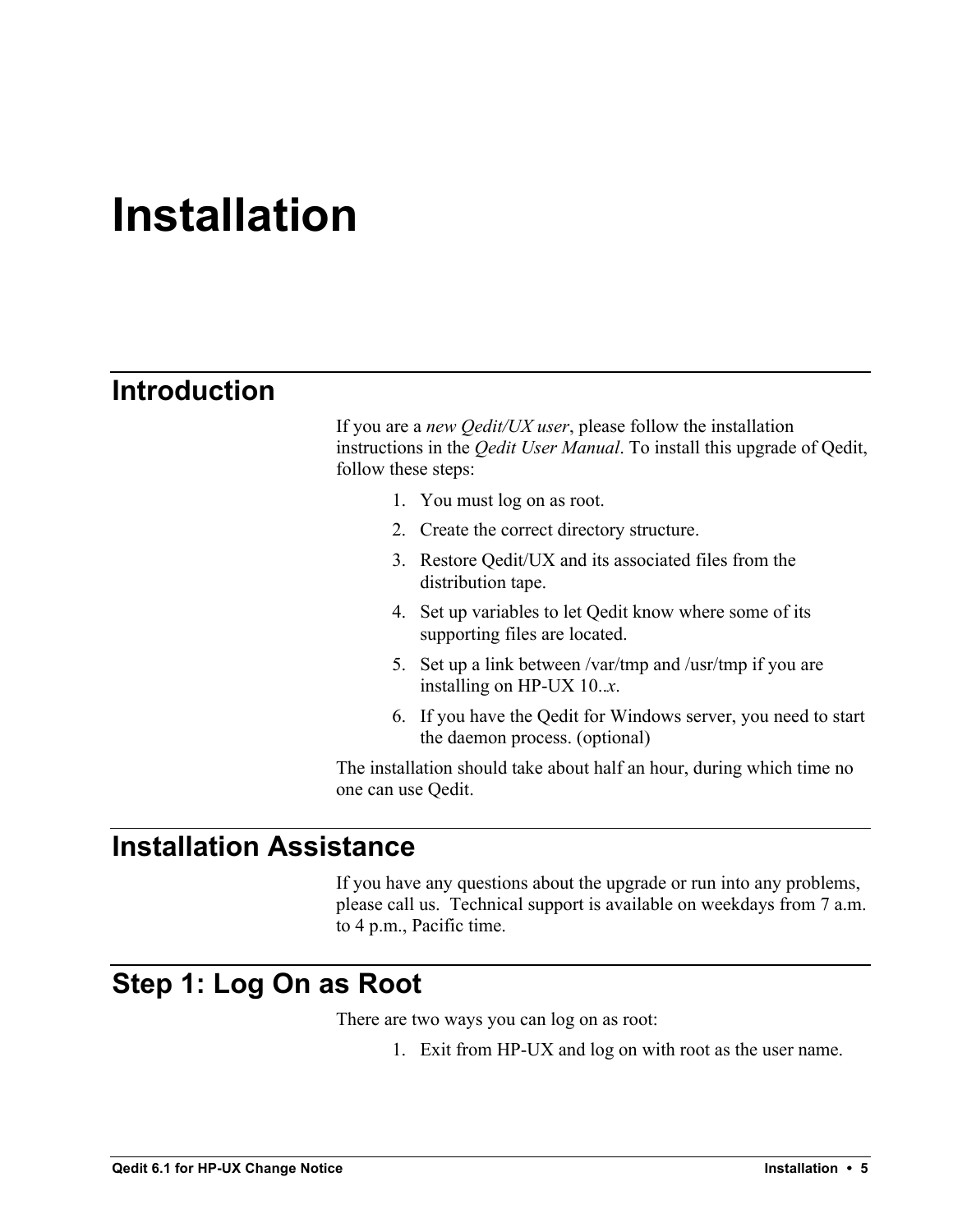2. If you are already logged on, you can execute this command: su -

In either case, you have to know and supply the user password for root.

## **Step 2: Create Robelle Directory**

Before restoring files, you must first create the directory in which Qedit will reside:

mkdir /opt/robelle

### **Step 3: Restore Files**

Use the following command to restore the Qedit/UX files from the distribution tape:

tar xv /opt/robelle

This command assumes your tape device is /dev/rmt/0m. If it is not, you need to specify your tape device using the "f" option in the tar command. For example, if your tape device is /dev/rmt/1m, you need to use the following command to restore the files:

tar xvf /dev/rmt/1m /opt/robelle

### **Step 4: Setting Up Variables**

You can set up numerous variables to make running any of the Robelle products easier.

The three variables that we recommend setting are ROBELLE, PATH and MANPATH.

- The ROBELLE variable tells the Robelle products where it's supporting files are located.
- The PATH variable, when set, allows the user to run Oedit by just typing "qedit" instead of the fully qualified program name.
- The MANPATH variable, when set, allows users to access the manpage (Help page) for Qedit.

You can invoke Qedit with the following command: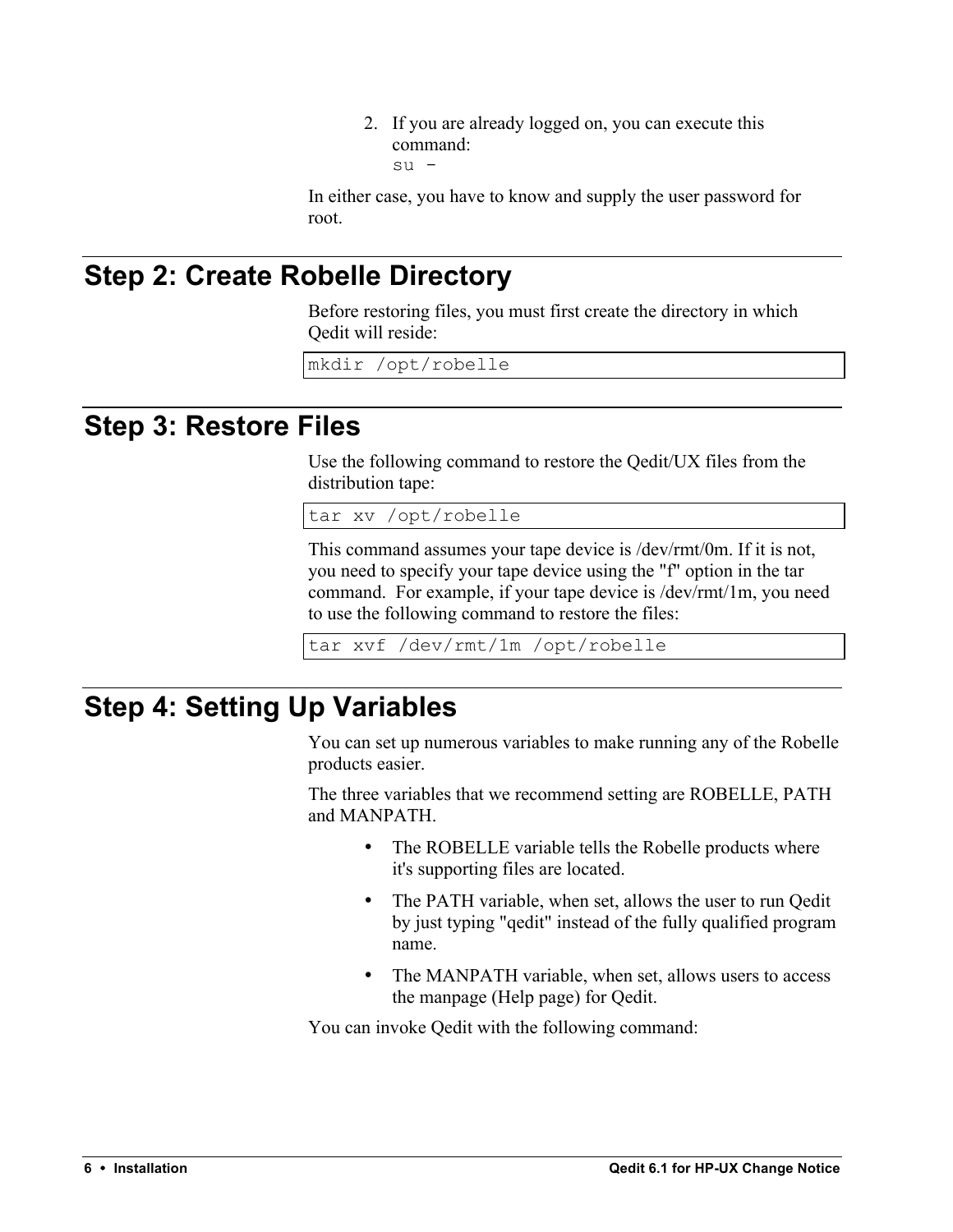#### /opt/robelle/bin/qedit

The easiest way to add variables accessible to all users is to set the variables in the global exec file for the shell you use.

For the Bourne and Korn Shells we recommend the following additions:

```
export ROBELLE=/opt/robelle
export PATH=$PATH: $ROBELLE/bin
export MANPATH=$MANPATH: $ROBELLE/man
```
Remember to delete any PATH or MANPATH settings in /etc/d.profile, so that new users do not override your changes. You also have to warn existing Bourne and Korn shell users to change their .profile file in their home directories.

For the C Shell we recommend that you add the following commands after any existing PATH or MANPATH statements in the /etc/csh.login file:

```
setenv ROBELLE /opt/robelle
set path=($path $ROBELLE/bin)
setenv MANPATH "$MANPATH": $ROBELLE/man
```
Remember to delete any PATH or MANPATH settings in both /etc/d.login and /etc/d.schrc, so that new users do not override your changes. You also have to warn existing C shell users to change their .login and .cshrc files in their home directories.

### **Step 5: Setting Up Links**

When you run Qedit, it creates and uses certain temporary files. On HP-UX 10.*x* systems, temporary files are generally created in the /var/tmp directory. To get Qedit to keep an undo log and redo stack, you must set up a link between /usr/tmp and /var/tmp. To check whether this has already been done, enter

```
ls -l /usr/tmp
```
If a link exists, you will see a line such as this:

```
lrwxrwxr-t 1 root sys 8 Aug 16 1996 
/usr/tmp -> /var/tmp
```
If the link is not set up, you can create it by entering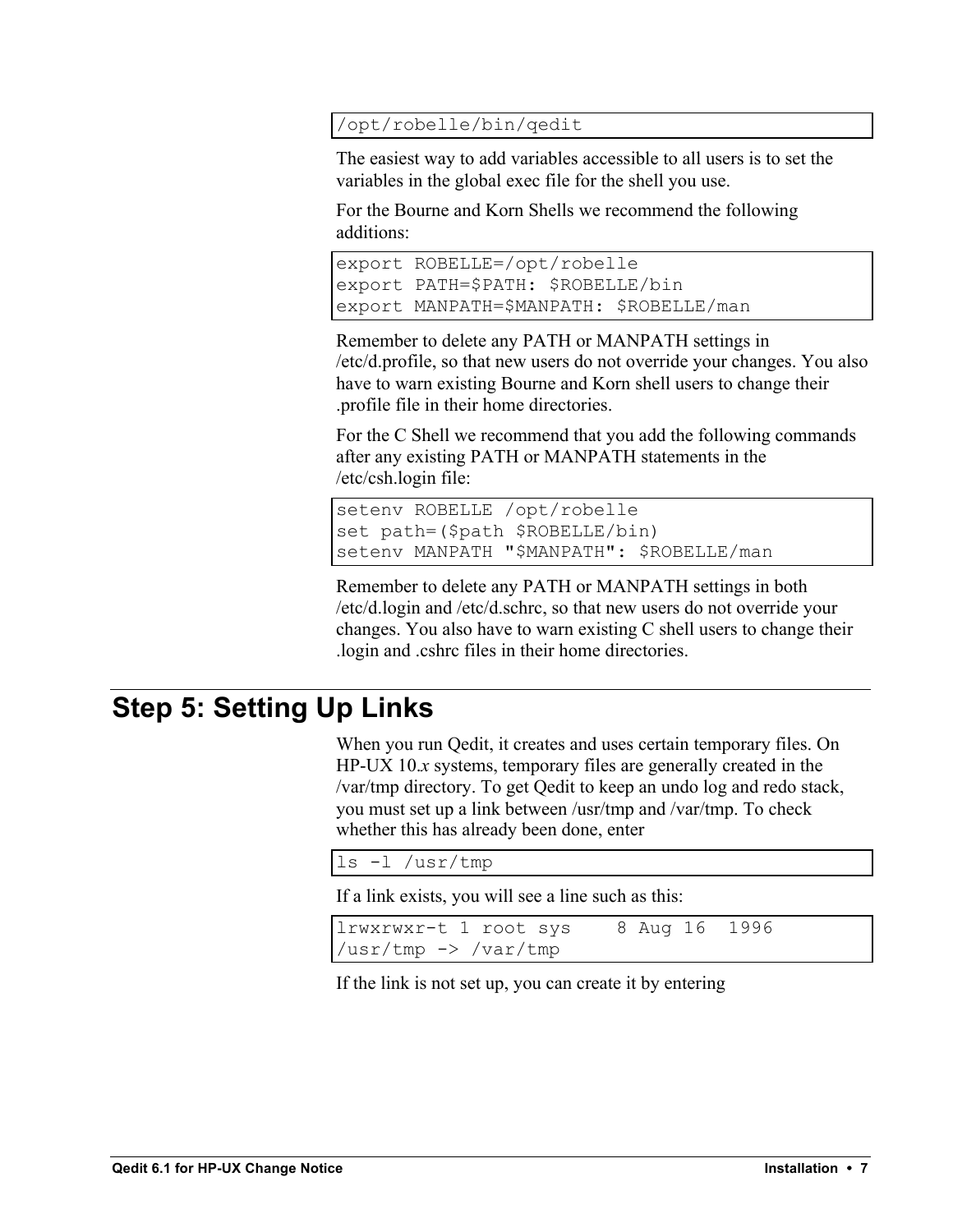ln -s /var/tmp /usr/tmp

## **Step 6: Start the Qedit for Windows Server (optional)**

If you have the Qedit for Windows server software, you must start the Qedit/UX daemon process before any Qedit clients can connect to your HP-UX machine. To allow users to connect to the Qedit/UX daemon process, you must log on as root and issue this command:

qedit -d

The Qedit server process requires three log files. By default, these files are located in the following directory:

/opt/robelle/log/qedit/

If you have moved Qedit to a different directory, you will have to perform the following steps:

- 1. Set the ROBELLE environment variable with the new directory name before you start the Qedit server process.
- 2. Make sure the new directory has exactly the same structure as the /opt/robelle directory.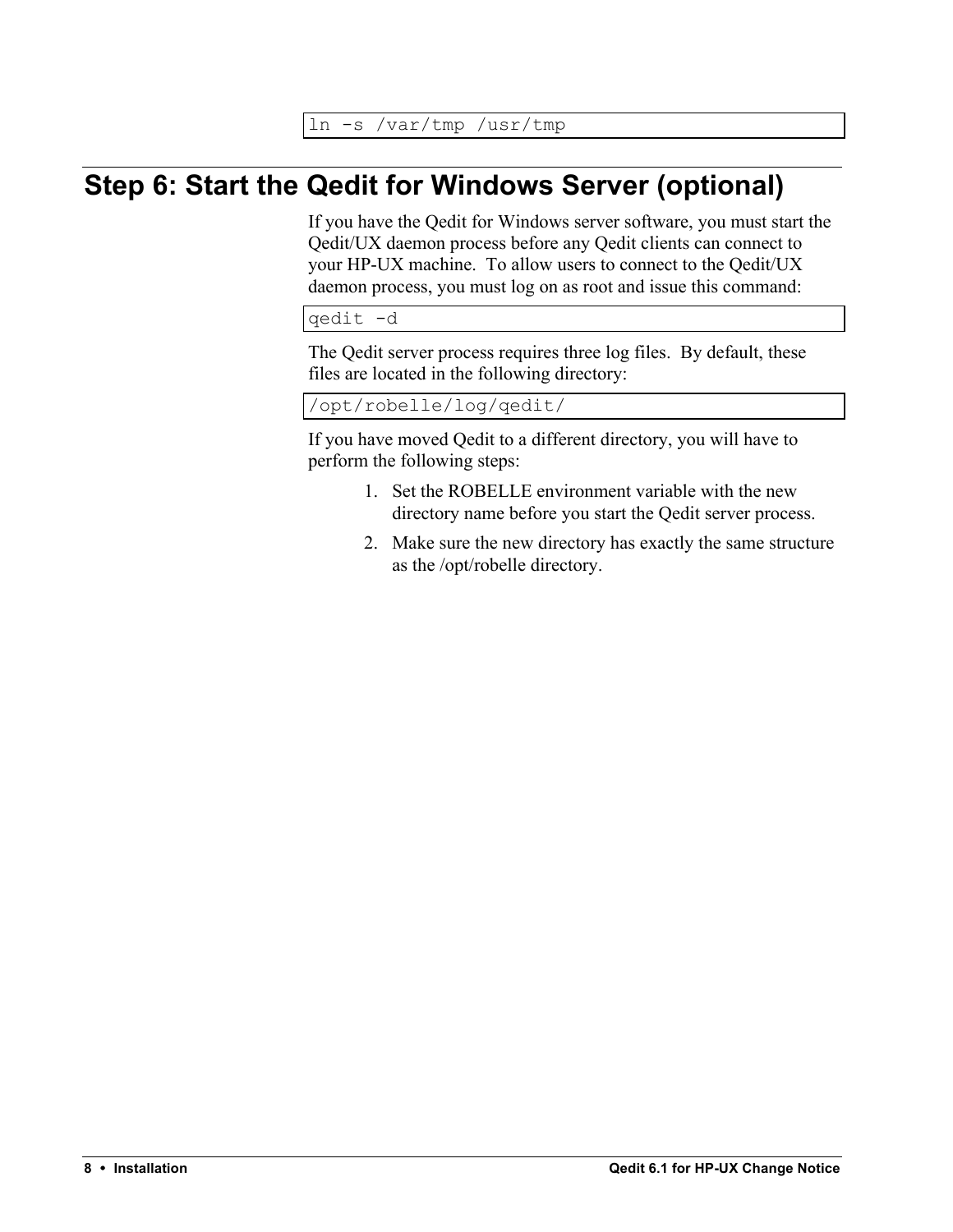## **Enhancements Since Version 5.6**

### **Introduction**

The following sections describe the new enhancements to Qedit/UX since the last major release. The number in brackets at the end of each section indicates the version in which the feature was first introduced.

> • A rangelist can now have an **AND** keyword with up to 10 search strings. All strings must be found on a single line for the line to be selected. Each string can have its own search window. [5.6.10]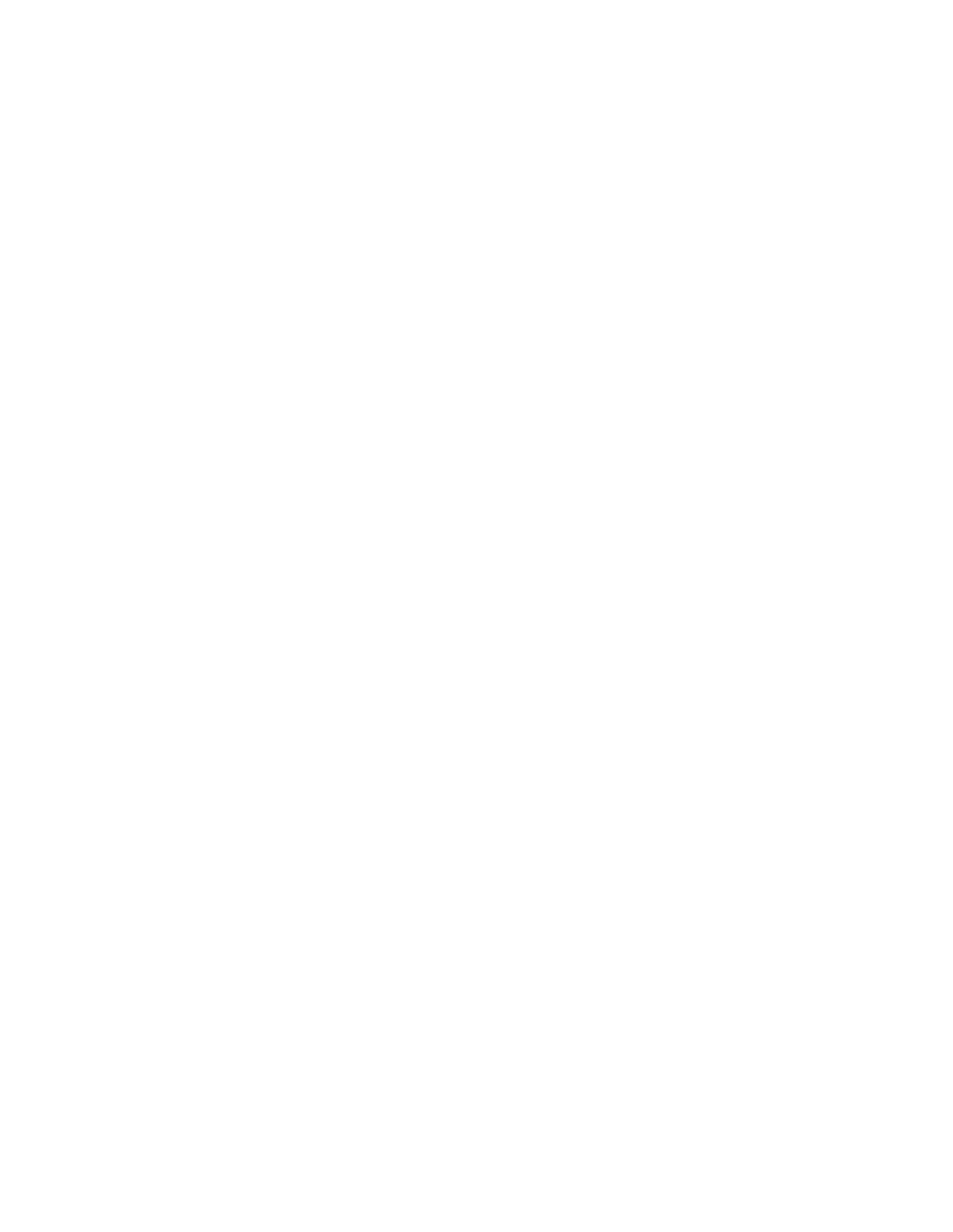## **Qedit for Windows**

### **Introduction**

Qedit for Windows lets you edit local MPE/iX and HP-UX files from a single MS Windows program. It consists of a Windows editing client and either an MPE/iX or HP-UX editing server that work together to edit your host files. To take advantage of Qedit for Windows, you need both the Qedit client and the Qedit server.

Qedit for Windows uses the popular TCP/IP protocol for communicating between the client and the server (this is the same protocol that you use to access the Web). Configuring the Qedit server software requires creating the correct TCP/IP environment for Qedit for Windows.

### **Server Process**

Qedit clients can connect to Qedit/UX only if the Qedit/UX daemon process is running (the Qedit/UX daemon process cannot be started from inetd). This process listens for connections on a registered port number (described below). To allow users to connect to the Qedit/UX daemon process, you must log on as root and issue this command:

qedit -d

The Qedit/UX daemon process should always be running, so it is a good idea to automatically start the daemon as part of the system startup process. On HP-UX 9.0, this is done by adding the following command to the file /etc/rc:

```
/opt/robelle/bin/qedit -d
```
#### **HP-UX 10.20/11.0**

On HP-UX 10.20 and up, you do not modify the startup shell script. Instead, you need to create a number of files. The HP-UX documentation states that the following characters cannot be used as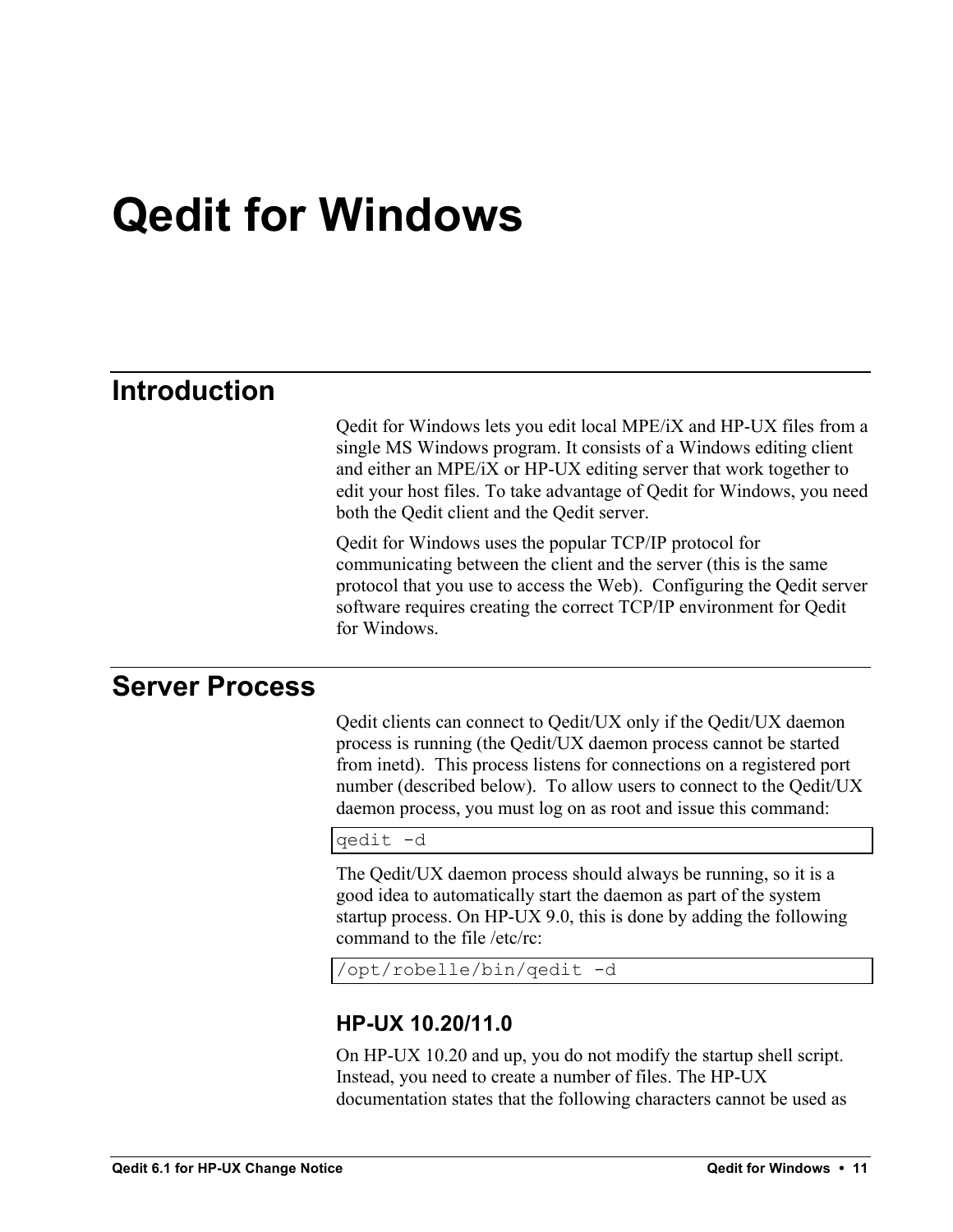part of the file names:  $[\cdot, \cdot]$ . Otherwise, you can choose any name for these files, as long as the names are consistent throughout the process. In our example, we use qedit\_server.

You first need to create a control file in /etc/rc.config.d. This file sets a control variable that will be checked by the startup script. If the control variable is set to 1, the server will start; if it is not equal to 1, the server will not start. We will use QEDIT\_SERVER as our variable name. The /etc/rc.config.d/qedit\_server control file will now contain the following:

```
****** File: /etc/rc.config.d/qedit server
******
# Qedit for Windows server configuration.
#
# QEDIT SERVER: Set to 1 to start
# Qedit for Windows server
QEDIT_SERVER=1
```
Next, you need a shell script that will actually start the server. You can copy a template of the shell script from /sbin/init.d/template.

```
cd /sbin/init.d
cp template qedit_server
```
Modify the file so that it contains the necessary commands to start the server. You have to change all occurrences of

CONTROL\_VARIABLE to the variable name you used in the control file (i.e., QEDIT\_SERVER).

You also need the execute command for the server program. Insert this command (underlined below) in the section after the 'start') string. The section looks like this: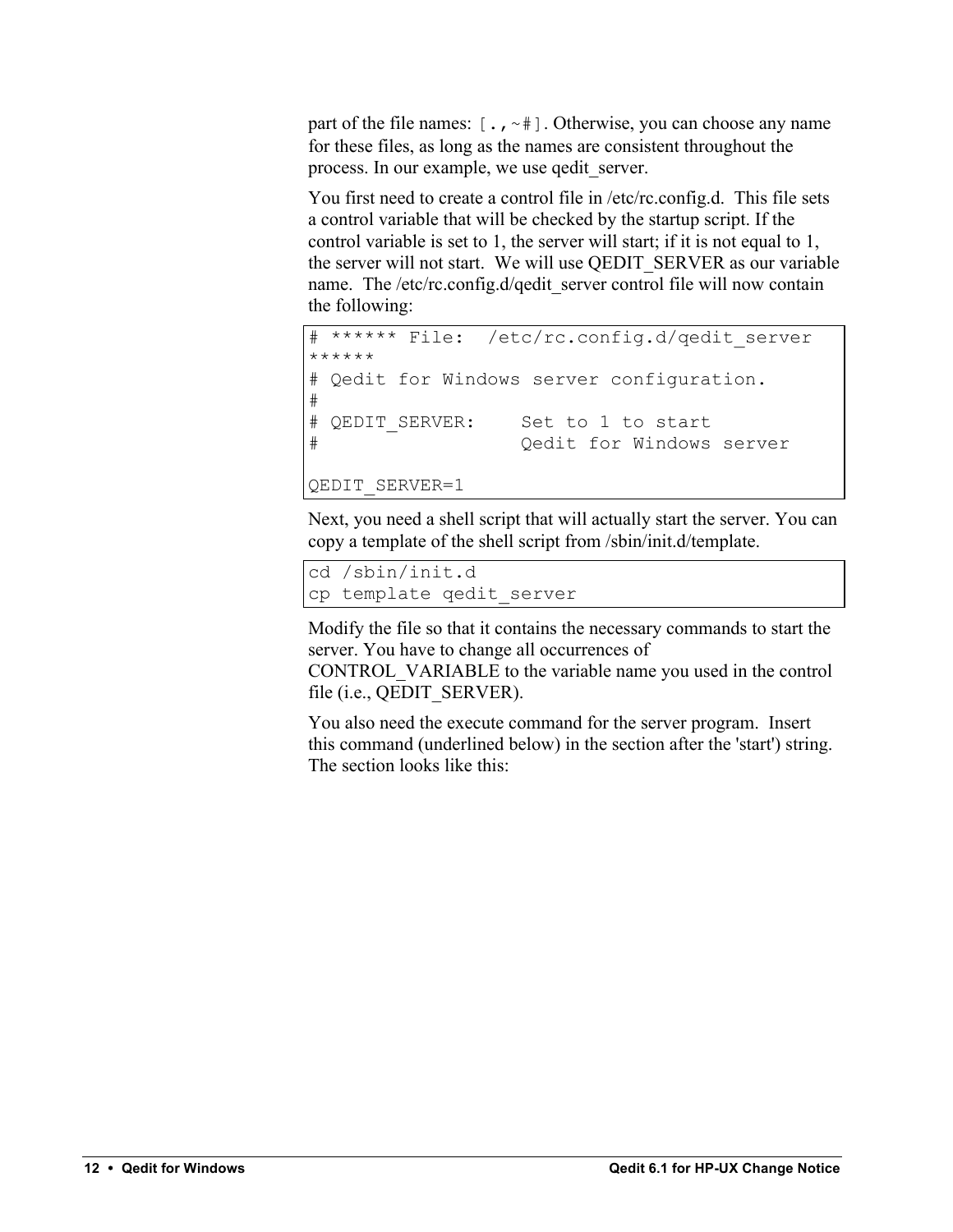```
'start')
       # source the system configuration 
variables
      if \lceil -f \rangle /etc/rc.config \lceil ; then
                 . /etc/rc.config
       else
           echo "ERROR: /etc/rc.config defaults 
file MISSING"
       fi
       # Check to see if this script is allowed 
to run...
      if [ "$QEDIT SERVER" != 1 ]; then
           rval=2
       else
       # Execute the commands to start your 
subsystem
           /opt/robelle/bin/qedit -d
       fi
       ;;
```
Finally, you need a symbolic link to specify when the script in /sbin/init.d will be executed at boot time. Typically, you would start the server as the last step at run level 3. Get a list of all the startup files in /sbin/rc3.d with

ls /sbin/rc3.d/S\*

Link names in this directory follow a set of conventions. The names start with the letter *S* or *K*. S links are startup scripts; K links are shutdown or "kill" scripts. The next three characters in the name represent an execution sequence number. This number must be 3 digits, and its value should be a number greater than the highest value on the ls listing. For example, if the last link is called S100nfs.server, you could use S111qedit server. Create the symbolic link with

```
ln -s /sbin/init.d/qedit_server 
/sbin/rc3.d/S111qedit_server
```
For the time being, you do not need a "kill" link.

### **Port Number**

By default, Qedit/UX listens on port number 7395. This port number has been registered with the Internet Naming Authority, so you should not have any conflicts with other HP-UX tools for the same port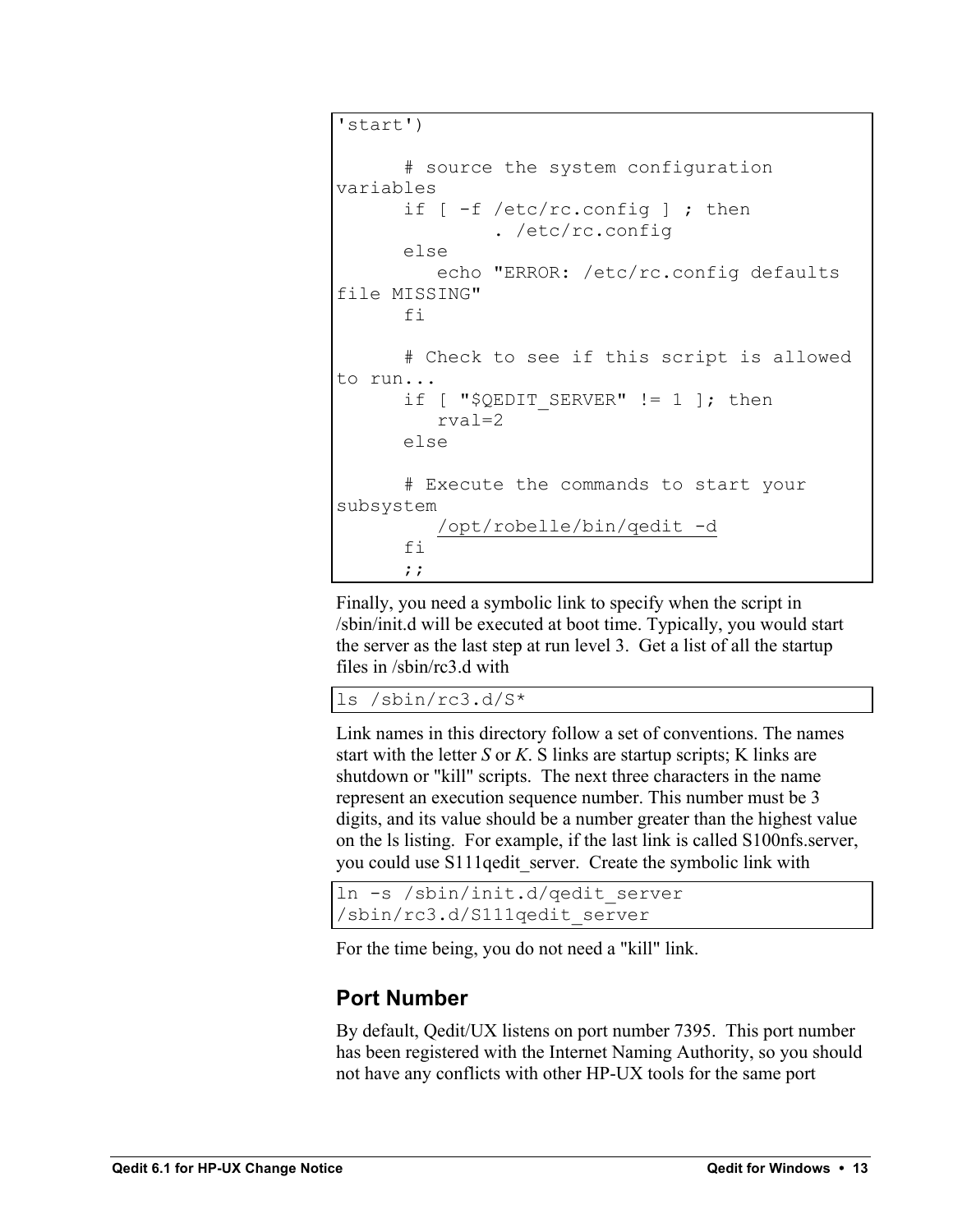number. If there is a conflict, you can start the Qedit server process with a different port number. For example,

qedit -d5678

tells Qedit to listen to port number 5678 instead of the default number (7395). If you change the port number on the Qedit/UX server, you must also change the port number on every Qedit client to the same value (5678 in this example). Client port numbers can be changed in the Server Settings dialog box of the Options menu.

If you want listings from netstat and other networking tools to identify the port number as "qwin" instead of just "7395," you have to change the /etc/services file so that it includes the Qedit port number.

|  | qwin | 7395/tcp | #Robelle Qedit for Windows |  |  |
|--|------|----------|----------------------------|--|--|
|--|------|----------|----------------------------|--|--|